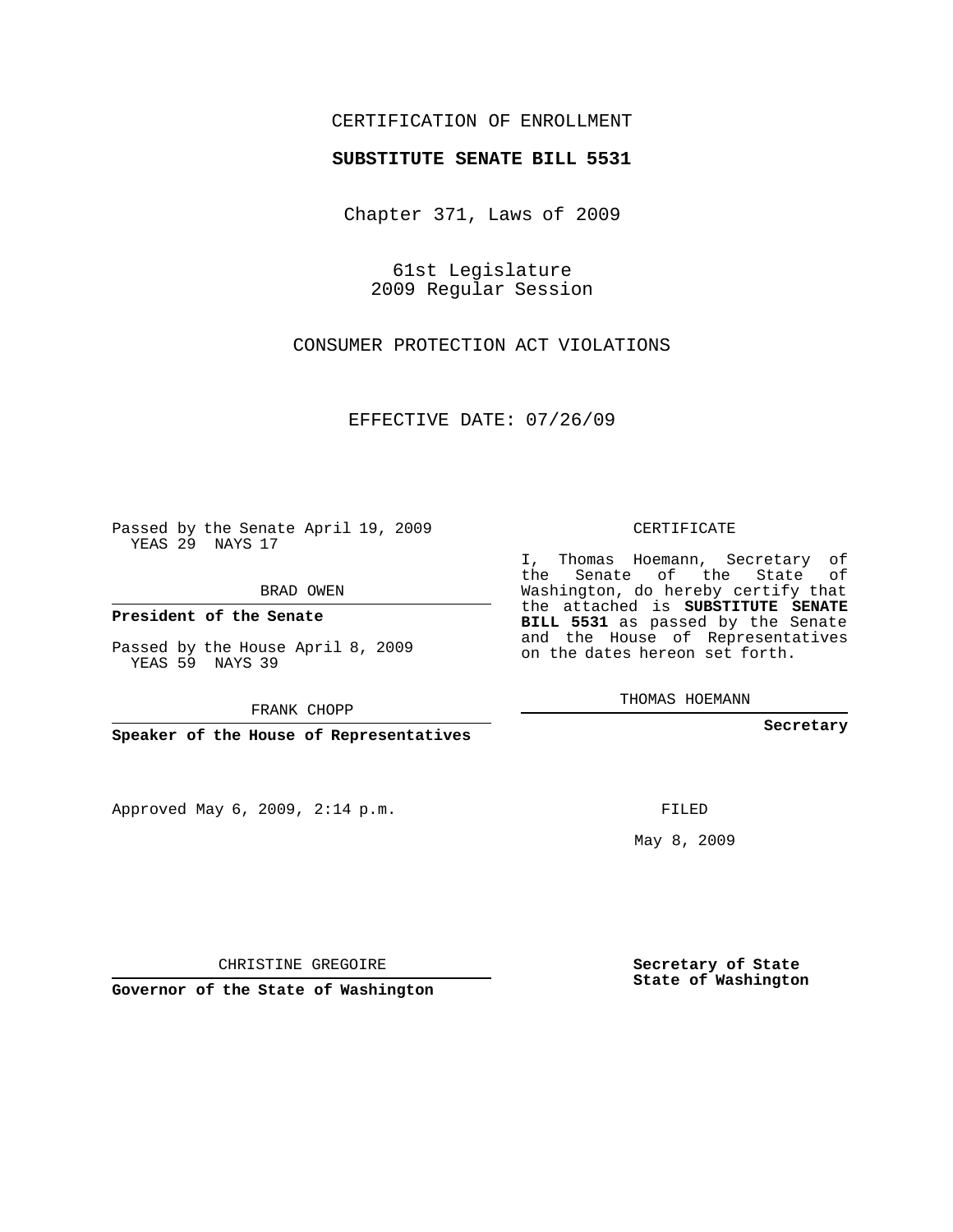## **SUBSTITUTE SENATE BILL 5531** \_\_\_\_\_\_\_\_\_\_\_\_\_\_\_\_\_\_\_\_\_\_\_\_\_\_\_\_\_\_\_\_\_\_\_\_\_\_\_\_\_\_\_\_\_

\_\_\_\_\_\_\_\_\_\_\_\_\_\_\_\_\_\_\_\_\_\_\_\_\_\_\_\_\_\_\_\_\_\_\_\_\_\_\_\_\_\_\_\_\_

AS AMENDED BY THE HOUSE

Passed Legislature - 2009 Regular Session

## **State of Washington 61st Legislature 2009 Regular Session**

**By** Senate Labor, Commerce & Consumer Protection (originally sponsored by Senators Regala, Keiser, Kohl-Welles, Kauffman, Kline, Oemig, Pridemore, Tom, and Franklin)

READ FIRST TIME 02/25/09.

 1 AN ACT Relating to modifying provisions relating to consumer 2 protection act violations; amending RCW 19.86.090; adding a new section 3 to chapter 19.86 RCW; and creating a new section.

4 BE IT ENACTED BY THE LEGISLATURE OF THE STATE OF WASHINGTON:

 5 **Sec. 1.** RCW 19.86.090 and 2007 c 66 s 2 are each amended to read 6 as follows:

 Any person who is injured in his or her business or property by a violation of RCW 19.86.020, 19.86.030, 19.86.040, 19.86.050, or 19.86.060, or any person so injured because he or she refuses to accede to a proposal for an arrangement which, if consummated, would be in violation of RCW 19.86.030, 19.86.040, 19.86.050, or 19.86.060, may 12 bring a civil action in  $((the)$  superior court to enjoin further violations, to recover the actual damages sustained by him or her, or both, together with the costs of the suit, including a reasonable 15 attorney's fee( $(- -$ and)). In addition, the court may, in its 16 discretion, increase the award of damages up to an amount not to exceed three times the actual damages sustained: PROVIDED, That such increased damage award for violation of RCW 19.86.020 may not exceed 19 ((<del>ten</del>)) <u>twenty-five</u> thousand dollars: PROVIDED FURTHER, That such